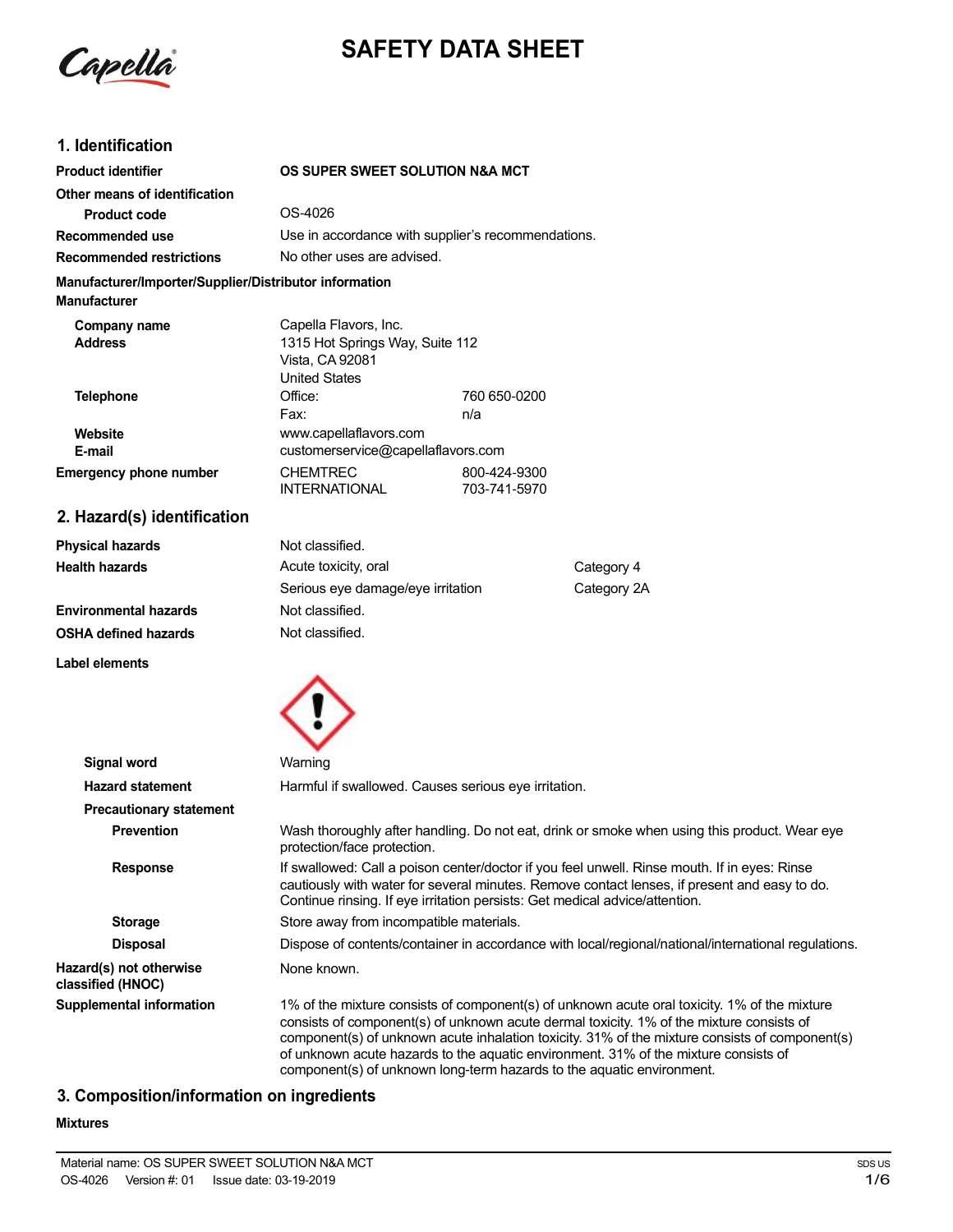| Chemical name                            | Common name and synonyms | <b>CAS number</b> | %         |
|------------------------------------------|--------------------------|-------------------|-----------|
| #38<br>BENZYL ALCOHOL<br>NOM NFI         |                          | 100-51-6          | $20 - 30$ |
| ETHYL MALTOL<br>NOM #169                 |                          | 4940-11-8         | $3 - 5$   |
| Other components below reportable levels |                          |                   | $70 - 80$ |

Other components below reportable levels

\*Designates that a specific chemical identity and/or percentage of composition has been withheld as a trade secret.

## **4. First-aid measures**

| <b>Inhalation</b>                                                | Move to fresh air. Call a physician if symptoms develop or persist.                                                                                                                                    |
|------------------------------------------------------------------|--------------------------------------------------------------------------------------------------------------------------------------------------------------------------------------------------------|
| <b>Skin contact</b>                                              | Wash off with soap and water. Get medical attention if irritation develops and persists.                                                                                                               |
| Eye contact                                                      | Immediately flush eyes with plenty of water for at least 15 minutes. Remove contact lenses, if<br>present and easy to do. Continue rinsing. Get medical attention if irritation develops and persists. |
| Ingestion                                                        | Rinse mouth. If vomiting occurs, keep head low so that stomach content doesn't get into the lungs.<br>Get medical advice/attention if you feel unwell.                                                 |
| <b>Most important</b>                                            | Severe eye irritation. Symptoms may include stinging, tearing, redness, swelling, and blurred                                                                                                          |
| symptoms/effects, acute and<br>delayed                           | vision.                                                                                                                                                                                                |
| Indication of immediate                                          | Provide general supportive measures and treat symptomatically. Keep victim warm. Keep victim                                                                                                           |
| medical attention and special<br>treatment needed                | under observation. Symptoms may be delayed.                                                                                                                                                            |
| <b>General information</b>                                       | Ensure that medical personnel are aware of the material(s) involved, and take precautions to<br>protect themselves. Show this safety data sheet to the doctor in attendance.                           |
| 5. Fire-fighting measures                                        |                                                                                                                                                                                                        |
| Suitable extinguishing media                                     | Foam. Powder. Carbon dioxide (CO2).                                                                                                                                                                    |
| Unsuitable extinguishing<br>media                                | Do not use water jet as an extinguisher, as this will spread the fire.                                                                                                                                 |
| Specific hazards arising from<br>the chemical                    | During fire, gases hazardous to health may be formed.                                                                                                                                                  |
| Special protective equipment<br>and precautions for firefighters | Self-contained breathing apparatus and full protective clothing must be worn in case of fire.                                                                                                          |
| <b>Fire fighting</b><br>equipment/instructions                   | Move containers from fire area if you can do so without risk.                                                                                                                                          |
| <b>Specific methods</b>                                          | Use standard firefighting procedures and consider the hazards of other involved materials.                                                                                                             |
| <b>General fire hazards</b>                                      | No unusual fire or explosion hazards noted.                                                                                                                                                            |

## **6. Accidental release measures**

| Personal precautions,<br>protective equipment and<br>emergency procedures | Keep unnecessary personnel away. Keep people away from and upwind of spill/leak. Wear<br>appropriate protective equipment and clothing during clean-up. Do not touch damaged containers<br>or spilled material unless wearing appropriate protective clothing. Ensure adequate ventilation.<br>Local authorities should be advised if significant spillages cannot be contained. For personal<br>protection, see section 8 of the SDS. |
|---------------------------------------------------------------------------|----------------------------------------------------------------------------------------------------------------------------------------------------------------------------------------------------------------------------------------------------------------------------------------------------------------------------------------------------------------------------------------------------------------------------------------|
| Methods and materials for<br>containment and cleaning up                  | Large Spills: Stop the flow of material, if this is without risk. Dike the spilled material, where this is<br>possible. Absorb in vermiculite, dry sand or earth and place into containers. Following product<br>recovery, flush area with water.                                                                                                                                                                                      |
|                                                                           | Small Spills: Wipe up with absorbent material (e.g. cloth, fleece). Clean surface thoroughly to<br>remove residual contamination.                                                                                                                                                                                                                                                                                                      |
|                                                                           | Never return spills to original containers for re-use. For waste disposal, see section 13 of the SDS.                                                                                                                                                                                                                                                                                                                                  |
| <b>Environmental precautions</b>                                          | Avoid discharge into drains, water courses or onto the ground.                                                                                                                                                                                                                                                                                                                                                                         |
| 7. Handling and storage                                                   |                                                                                                                                                                                                                                                                                                                                                                                                                                        |
| Precautions for safe handling                                             | Do not taste or swallow. Avoid contact with eyes. Avoid prolonged exposure. When using, do not<br>eat, drink or smoke. Provide adequate ventilation. Wear appropriate personal protective<br>equipment. Wash hands thoroughly after handling. Observe good industrial hygiene practices.                                                                                                                                               |
| Conditions for safe storage,<br>including any incompatibilities           | Store in tightly closed container. Store away from incompatible materials (see Section 10 of the<br>SDS).                                                                                                                                                                                                                                                                                                                              |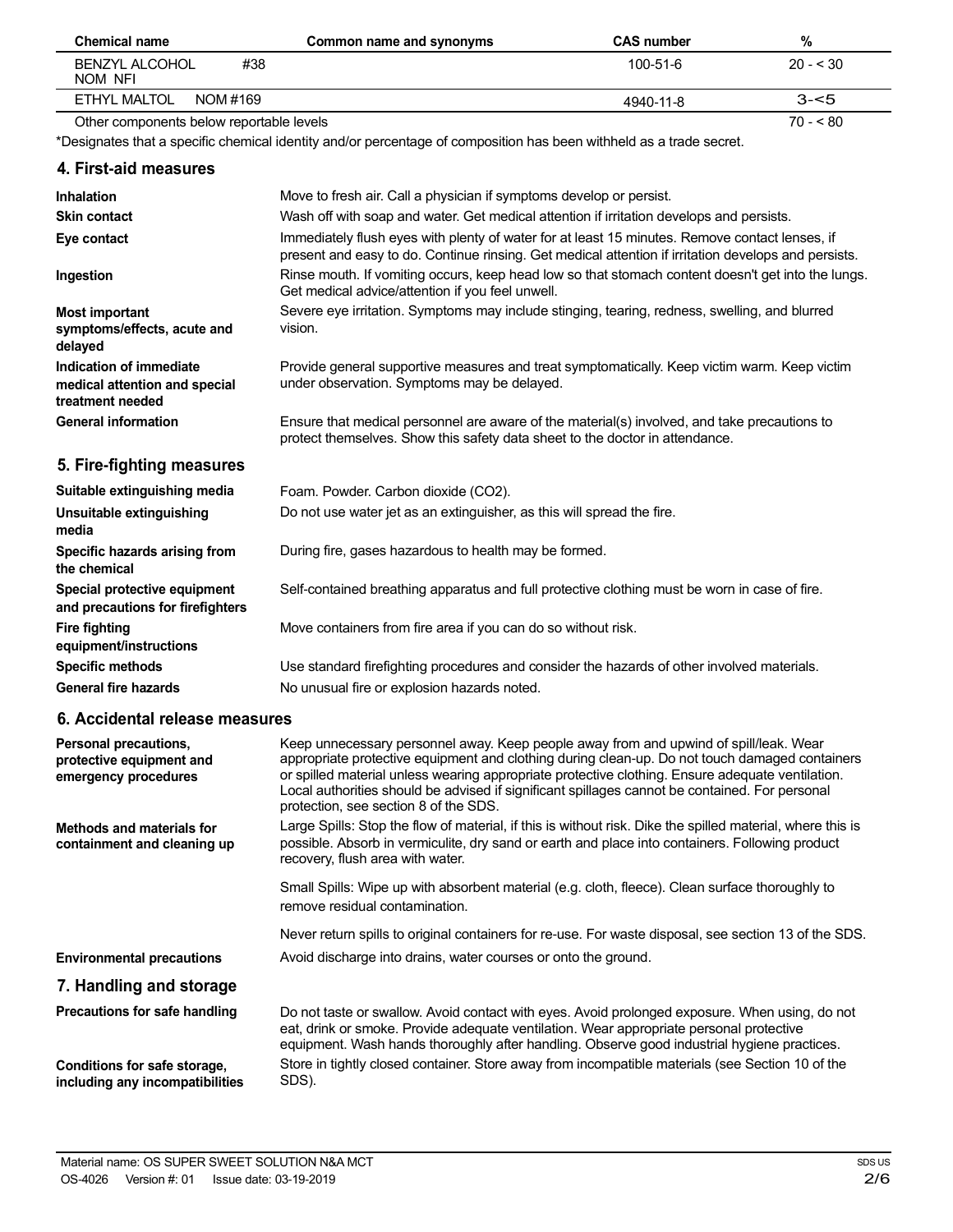# **8. Exposure controls/personal protection**

## **Occupational exposure limits**

The following constituents are the only constituents of the product which have a PEL, TLV or other recommended exposure limit. At this time, the other constituents have no known exposure limits.

| US. Workplace Environmental Exposure Level (WEEL) Guides |                                                                                                                                                                                                                                                                                                                                                                                             |                                                                                                                                                                                          |
|----------------------------------------------------------|---------------------------------------------------------------------------------------------------------------------------------------------------------------------------------------------------------------------------------------------------------------------------------------------------------------------------------------------------------------------------------------------|------------------------------------------------------------------------------------------------------------------------------------------------------------------------------------------|
| <b>Components</b>                                        | Type                                                                                                                                                                                                                                                                                                                                                                                        | <b>Value</b>                                                                                                                                                                             |
| <b>BENZYL ALCOHOL</b><br>#38 NOM NFI (CAS<br>$100-51-6$  | <b>TWA</b>                                                                                                                                                                                                                                                                                                                                                                                  | 44.2 mg/m3                                                                                                                                                                               |
|                                                          |                                                                                                                                                                                                                                                                                                                                                                                             | 10 ppm                                                                                                                                                                                   |
| <b>Biological limit values</b>                           | No biological exposure limits noted for the ingredient(s).                                                                                                                                                                                                                                                                                                                                  |                                                                                                                                                                                          |
| Appropriate engineering<br>controls                      | Good general ventilation should be used. Ventilation rates should be matched to conditions. If<br>applicable, use process enclosures, local exhaust ventilation, or other engineering controls to<br>maintain airborne levels below recommended exposure limits. If exposure limits have not been<br>established, maintain airborne levels to an acceptable level. Provide eyewash station. |                                                                                                                                                                                          |
|                                                          | Individual protection measures, such as personal protective equipment                                                                                                                                                                                                                                                                                                                       |                                                                                                                                                                                          |
| Eye/face protection                                      | Face shield is recommended. Wear safety glasses with side shields (or goggles).                                                                                                                                                                                                                                                                                                             |                                                                                                                                                                                          |
| <b>Skin protection</b>                                   |                                                                                                                                                                                                                                                                                                                                                                                             |                                                                                                                                                                                          |
| Hand protection                                          | Wear appropriate chemical resistant gloves.                                                                                                                                                                                                                                                                                                                                                 |                                                                                                                                                                                          |
| <b>Other</b>                                             | Wear suitable protective clothing.                                                                                                                                                                                                                                                                                                                                                          |                                                                                                                                                                                          |
| <b>Respiratory protection</b>                            | In case of insufficient ventilation, wear suitable respiratory equipment.                                                                                                                                                                                                                                                                                                                   |                                                                                                                                                                                          |
| <b>Thermal hazards</b>                                   | Wear appropriate thermal protective clothing, when necessary.                                                                                                                                                                                                                                                                                                                               |                                                                                                                                                                                          |
| General hygiene<br>considerations                        | work clothing and protective equipment to remove contaminants.                                                                                                                                                                                                                                                                                                                              | Keep away from food and drink. Always observe good personal hygiene measures, such as<br>washing after handling the material and before eating, drinking, and/or smoking. Routinely wash |

## **9. Physical and chemical properties**

| Appearance                                   |                                                |
|----------------------------------------------|------------------------------------------------|
| <b>Physical state</b>                        | Liquid.                                        |
| Form                                         | Liquid.                                        |
| Color                                        | Not available.                                 |
| Odor                                         | Not available.                                 |
| <b>Odor threshold</b>                        | Not available.                                 |
| рH                                           | Not available.                                 |
| Melting point/freezing point                 | -108.4 $\degree$ F (-78 $\degree$ C) estimated |
| Initial boiling point and boiling<br>range   | 401.54 °F (205.3 °C) estimated                 |
| <b>Flash point</b>                           | > 200.0 °F (> 93.3 °C) Closed Cup              |
| <b>Evaporation rate</b>                      | Not available.                                 |
| Flammability (solid, gas)                    | Not applicable.                                |
| Upper/lower flammability or explosive limits |                                                |
| <b>Flammability limit - lower</b><br>(%)     | Not available.                                 |
| <b>Flammability limit - upper</b><br>$(\%)$  | Not available.                                 |
| Explosive limit - lower (%)                  | Not available.                                 |
| Explosive limit - upper (%)                  | Not available.                                 |
| Vapor pressure                               | 0.05 hPa estimated                             |
| Vapor density                                | Not available.                                 |
| <b>Relative density</b>                      | Not available.                                 |
| Solubility(ies)                              |                                                |
| Solubility (water)                           | Not available.                                 |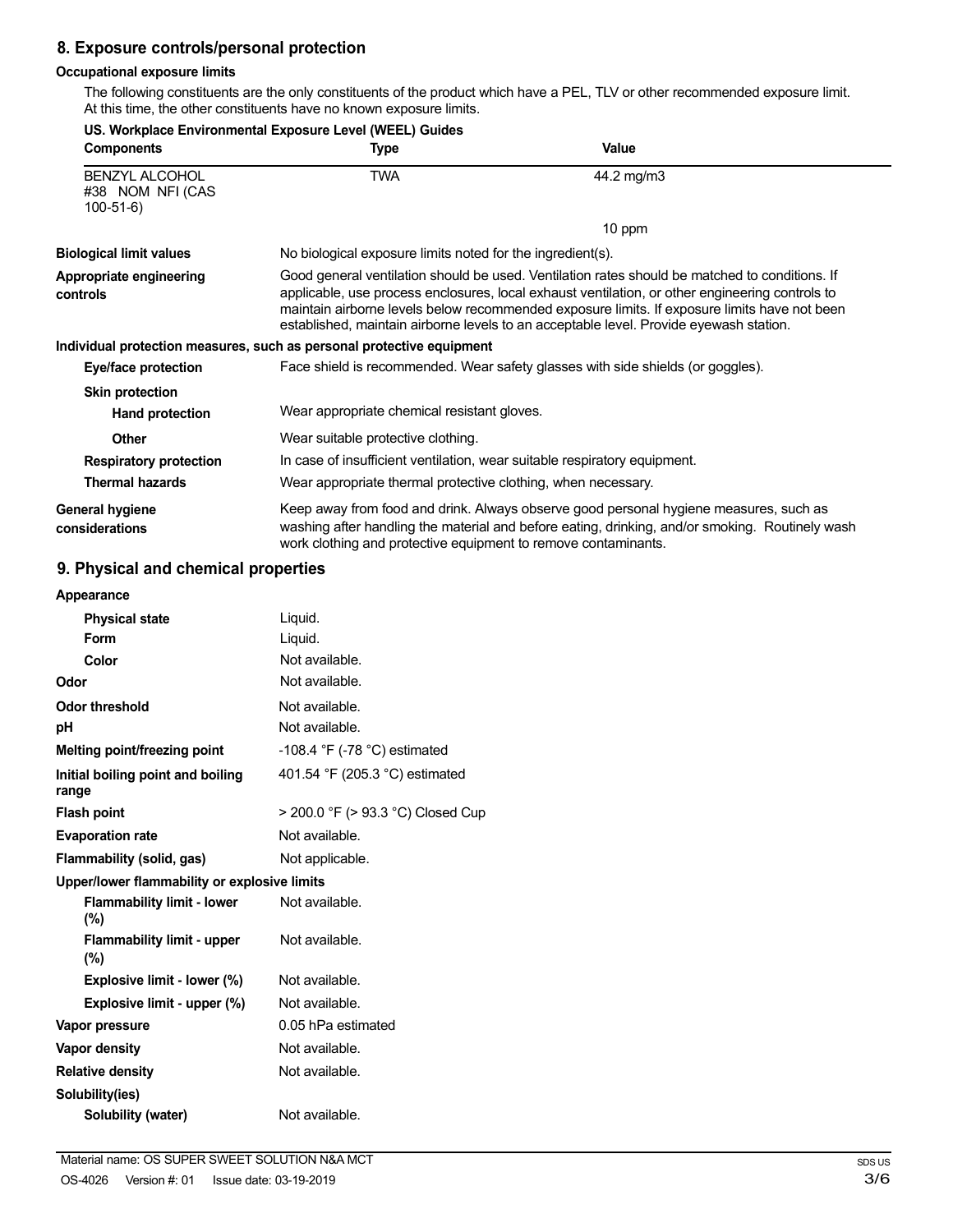| <b>Partition coefficient</b><br>(n-octanol/water) | Not available.                                                                                                                                                           |
|---------------------------------------------------|--------------------------------------------------------------------------------------------------------------------------------------------------------------------------|
| <b>Auto-ignition temperature</b>                  | 812 °F (433.33 °C) estimated                                                                                                                                             |
| <b>Decomposition temperature</b>                  | Not available.                                                                                                                                                           |
| <b>Viscosity</b>                                  | Not available.                                                                                                                                                           |
| <b>Other information</b>                          |                                                                                                                                                                          |
| <b>Explosive properties</b>                       | Not explosive.                                                                                                                                                           |
| <b>Flammability class</b>                         | Combustible IIIB estimated                                                                                                                                               |
| <b>Oxidizing properties</b>                       | Not oxidizing.                                                                                                                                                           |
| <b>Refractive index</b>                           | 1.4515 - 1.4815                                                                                                                                                          |
| <b>Specific gravity</b>                           | $1.03 - 1.06$                                                                                                                                                            |
| 10. Stability and reactivity                      |                                                                                                                                                                          |
| <b>Reactivity</b>                                 | The product is stable and non-reactive under normal conditions of use, storage and transport.                                                                            |
| <b>Chemical stability</b>                         | Material is stable under normal conditions.                                                                                                                              |
| Possibility of hazardous<br>reactions             | No dangerous reaction known under conditions of normal use.                                                                                                              |
| <b>Conditions to avoid</b>                        | Keep away from heat, hot surfaces, sparks, open flames and other ignition sources. Avoid<br>temperatures exceeding the flash point. Contact with incompatible materials. |
| Incompatible materials                            | Strong oxidizing agents.                                                                                                                                                 |
| <b>Hazardous decomposition</b><br>products        | No hazardous decomposition products are known.                                                                                                                           |
| 11. Toxicological information                     |                                                                                                                                                                          |

## **Information on likely routes of exposure**

| <b>Inhalation</b>                                                                  | Prolonged inhalation may be harmful.                                                                     |  |
|------------------------------------------------------------------------------------|----------------------------------------------------------------------------------------------------------|--|
| <b>Skin contact</b>                                                                | No adverse effects due to skin contact are expected.                                                     |  |
| Eye contact                                                                        | Causes serious eye irritation.                                                                           |  |
| Ingestion                                                                          | Harmful if swallowed.                                                                                    |  |
| Symptoms related to the<br>physical, chemical and<br>toxicological characteristics | Severe eye irritation. Symptoms may include stinging, tearing, redness, swelling, and blurred<br>vision. |  |

## **Information on toxicological effects**

| <b>Acute toxicity</b>                | Harmful if swallowed.                                          |                                                                                          |  |
|--------------------------------------|----------------------------------------------------------------|------------------------------------------------------------------------------------------|--|
| <b>Components</b>                    | <b>Species</b>                                                 | <b>Test Results</b>                                                                      |  |
| <b>BENZYL ALCOHOL</b>                | #38 NOM NFI (CAS 100-51-6)                                     |                                                                                          |  |
| <u>Acute</u>                         |                                                                |                                                                                          |  |
| Oral                                 |                                                                |                                                                                          |  |
| LD <sub>50</sub>                     | Rat                                                            | 1230 - 3100 mg/kg                                                                        |  |
| <b>Skin corrosion/irritation</b>     | Prolonged skin contact may cause temporary irritation.         |                                                                                          |  |
| Serious eye damage/eye<br>irritation | Causes serious eye irritation.                                 |                                                                                          |  |
| Respiratory or skin sensitization    |                                                                |                                                                                          |  |
| <b>Respiratory sensitization</b>     | Not a respiratory sensitizer.                                  |                                                                                          |  |
| <b>Skin sensitization</b>            | This product is not expected to cause skin sensitization.      |                                                                                          |  |
| Germ cell mutagenicity               | mutagenic or genotoxic.                                        | No data available to indicate product or any components present at greater than 0.1% are |  |
| Carcinogenicity                      | Not classifiable as to carcinogenicity to humans.              |                                                                                          |  |
|                                      | IARC Monographs. Overall Evaluation of Carcinogenicity         |                                                                                          |  |
| Not listed.                          |                                                                |                                                                                          |  |
|                                      | OSHA Specifically Regulated Substances (29 CFR 1910.1001-1052) |                                                                                          |  |
| Not regulated.                       |                                                                |                                                                                          |  |
|                                      | US. National Toxicology Program (NTP) Report on Carcinogens    |                                                                                          |  |
| Not listed.                          |                                                                |                                                                                          |  |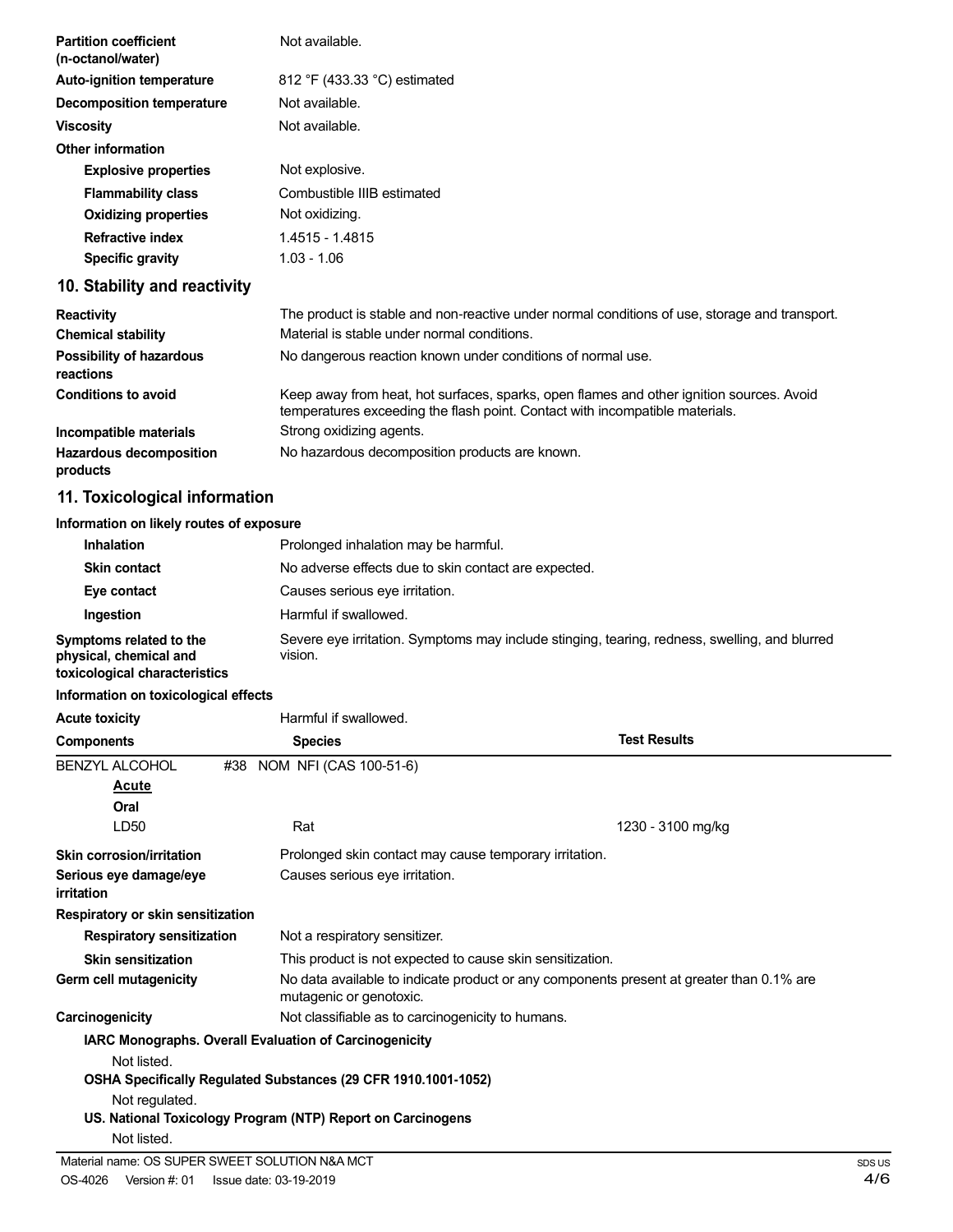| <b>Reproductive toxicity</b>                                               | This product is not expected to cause reproductive or developmental effects.                                                                                                                                           |  |  |
|----------------------------------------------------------------------------|------------------------------------------------------------------------------------------------------------------------------------------------------------------------------------------------------------------------|--|--|
| Specific target organ toxicity -<br>single exposure                        | Not classified.                                                                                                                                                                                                        |  |  |
| Specific target organ toxicity -<br>repeated exposure                      | Not classified.                                                                                                                                                                                                        |  |  |
| <b>Aspiration hazard</b>                                                   | Not an aspiration hazard.                                                                                                                                                                                              |  |  |
| <b>Chronic effects</b>                                                     | Prolonged inhalation may be harmful.                                                                                                                                                                                   |  |  |
| 12. Ecological information                                                 |                                                                                                                                                                                                                        |  |  |
| <b>Ecotoxicity</b>                                                         | The product is not classified as environmentally hazardous. However, this does not exclude the<br>possibility that large or frequent spills can have a harmful or damaging effect on the environment.                  |  |  |
| Persistence and degradability                                              | No data is available on the degradability of any ingredients in the mixture.                                                                                                                                           |  |  |
| <b>Bioaccumulative potential</b>                                           |                                                                                                                                                                                                                        |  |  |
| Partition coefficient n-octanol / water (log Kow)<br><b>BENZYL ALCOHOL</b> | 1.1<br>#38 NOM NFI                                                                                                                                                                                                     |  |  |
| <b>Mobility in soil</b>                                                    | No data available.                                                                                                                                                                                                     |  |  |
| Other adverse effects                                                      | No other adverse environmental effects (e.g. ozone depletion, photochemical ozone creation<br>potential, endocrine disruption, global warming potential) are expected from this component.                             |  |  |
| 13. Disposal considerations                                                |                                                                                                                                                                                                                        |  |  |
| <b>Disposal instructions</b>                                               | Collect and reclaim or dispose in sealed containers at licensed waste disposal site. Dispose of<br>contents/container in accordance with local/regional/national/international regulations.                            |  |  |
| Local disposal regulations                                                 | Dispose in accordance with all applicable regulations.                                                                                                                                                                 |  |  |
| Hazardous waste code                                                       | The waste code should be assigned in discussion between the user, the producer and the waste<br>disposal company.                                                                                                      |  |  |
| Waste from residues / unused<br>products                                   | Dispose of in accordance with local regulations. Empty containers or liners may retain some<br>product residues. This material and its container must be disposed of in a safe manner (see:<br>Disposal instructions). |  |  |
| <b>Contaminated packaging</b>                                              | Since emptied containers may retain product residue, follow label warnings even after container is<br>emptied. Empty containers should be taken to an approved waste handling site for recycling or<br>disposal.       |  |  |
| 14. Transport information                                                  |                                                                                                                                                                                                                        |  |  |
| <b>DOT</b>                                                                 |                                                                                                                                                                                                                        |  |  |
| Not requisited as dangerous goods                                          |                                                                                                                                                                                                                        |  |  |

Not regulated as dangerous goods.

**IATA** Not regulated as dangerous goods.

**IMDG**

Not regulated as dangerous goods.

**Transport in bulk according to Annex II of MARPOL 73/78 and the IBC Code** Not established.

## **15. Regulatory information**

#### **US federal regulations**

This product is a "Hazardous Chemical" as defined by the OSHA Hazard Communication Standard, 29 CFR 1910.1200.

**Toxic Substances Control Act (TSCA)**

**TSCA Section 12(b) Export Notification (40 CFR 707, Subpt. D)**

Not regulated.

**CERCLA Hazardous Substance List (40 CFR 302.4)**

Not listed.

**SARA 304 Emergency release notification**

Not regulated.

**OSHA Specifically Regulated Substances (29 CFR 1910.1001-1052)**

Not regulated.